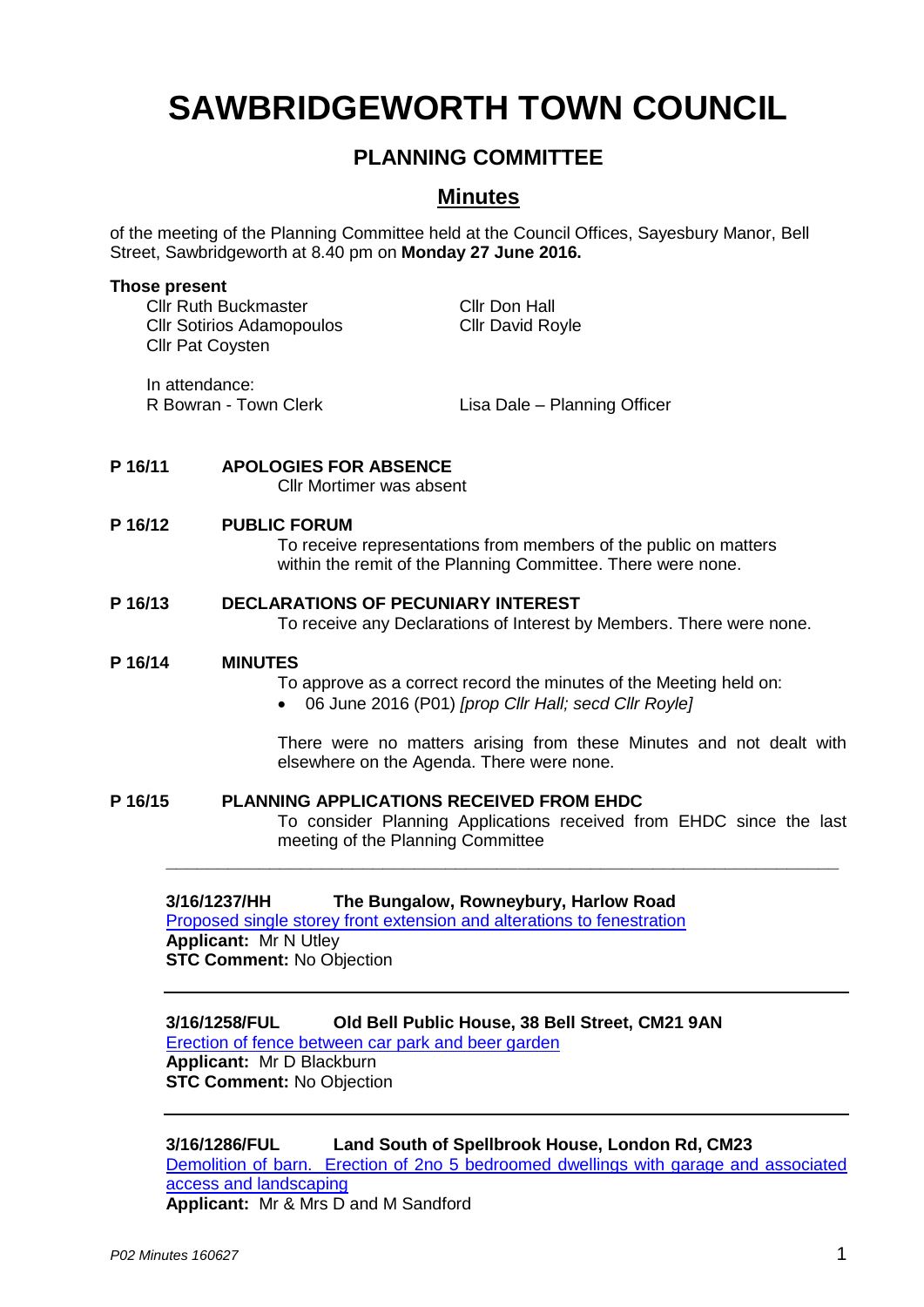**STC Comment:** Objection. LPA Policy is to regard Spellbrook as a Category 3 village, having refused to accept that it is an inherent part of the Sawbridgeworth community.

Policy GBC 1(g) is not relevant in that this is not a proposal for small scale affordable housing.

Policy OSV3 (II) (f) is relevant in that the proposed development is totally out of keeping with the surrounding area.

Arguments of precedent set by planning appeals on other sites are tenuous in that the circumstances were different and should not be taken as a relevant factor.

#### **P 16/16 LATE PLANNING APPLICATIONS**

To deal with Planning Applications received from EHDC following the Publication of this Agenda and received before 25 June 2016

**3/16/1345/HH The Bungalow Tednambury Spellbrook** Single storey rear extension and front porch **Applicant: Mr Chris Romei STC Comment:** No Objection

**3/16/1384/HH Lock Cottage Sheering Mill Lane, CM21 9LR** Single storey rear extension with mezzanine floor **Applicant: Mr Stephen Goodwin STC Comment:** Objection. The proposal does not appear to fall within the criteria of acceptability as set out in Policy GBC 1(d) and ENV 5.

**\_\_\_\_\_\_\_\_\_\_\_\_\_\_\_\_\_\_\_\_\_\_\_\_\_\_\_\_\_\_\_\_\_\_\_\_\_\_\_\_\_\_\_\_\_\_\_\_\_\_\_\_\_\_\_\_\_\_\_\_\_\_\_\_\_**

**\_\_\_\_\_\_\_\_\_\_\_\_\_\_\_\_\_\_\_\_\_\_\_\_\_\_\_\_\_\_\_\_\_\_\_\_\_\_\_\_\_\_\_\_\_\_\_\_\_\_\_\_\_\_\_\_\_\_\_\_\_**

**P 16/17 PLANNING DECISIONS MADE BY EHDC** To receive Planning Decisions from EHDC

## **3/16/0860/FUL Rowney Farm, Chaseways, CM21 0AS**

[The change of use of a one storey barn to a 2 bedroom dwelling](https://publicaccess.eastherts.gov.uk/online-applications/applicationDetails.do?activeTab=summary&keyVal=O5GJLMGLJFR00) **Applicant: Mr & Mrs Stephen and Jacqueline Hall** *STC Comment: No objection EHDC Decision: Granted*

**3/16/0880/HH 47 Lawrence Avenue, CM21 9DN** Part two storey/part single storey rear extension. Insertion of first floor side window.

**\_\_\_\_\_\_\_\_\_\_\_\_\_\_\_\_\_\_\_\_\_\_\_\_\_\_\_\_\_\_\_\_\_\_\_\_\_\_\_\_\_\_\_\_\_\_\_\_\_\_\_\_\_\_\_\_\_\_\_\_\_\_\_\_\_**

**\_\_\_\_\_\_\_\_\_\_\_\_\_\_\_\_\_\_\_\_\_\_\_\_\_\_\_\_\_\_\_\_\_\_\_\_\_\_\_\_\_\_\_\_\_\_\_\_\_\_\_\_\_\_\_\_\_\_\_\_\_\_\_\_\_**

[\(Amended scheme to previous approval 3/15/2259/HH\)](https://publicaccess.eastherts.gov.uk/online-applications/applicationDetails.do?activeTab=summary&keyVal=O5J0HAGLJGC00)

**Applicant: Mr Sam Laskowski** *STC Comment: No objection EHDC Decision: Granted*

## **3/16/0891/LBC 42A Bell Street, CM21 9AN**

[Regularisation for the replacement of windows to side and rear](https://publicaccess.eastherts.gov.uk/online-applications/applicationDetails.do?activeTab=summary&keyVal=O5KDWNGL00X00) **Applicant: Mr G Brown** *STC Comment: No objection EHDC Decision: Granted*

**3/16/0900/HH 33 The Forebury, CM21 9BD**

[Conversion of roof void to accommodation. Insertion of 2no dormer windows to front](https://publicaccess.eastherts.gov.uk/online-applications/applicationDetails.do?activeTab=documents&keyVal=O5M9DDGL00X00)  [elevation and 2no rear roof lights](https://publicaccess.eastherts.gov.uk/online-applications/applicationDetails.do?activeTab=documents&keyVal=O5M9DDGL00X00) **Applicant: Rambledale Ltd**

**\_\_\_\_\_\_\_\_\_\_\_\_\_\_\_\_\_\_\_\_\_\_\_\_\_\_\_\_\_\_\_\_\_\_\_\_\_\_\_\_\_\_\_\_\_\_\_\_\_\_\_\_\_\_\_\_\_\_\_\_\_\_\_\_\_**